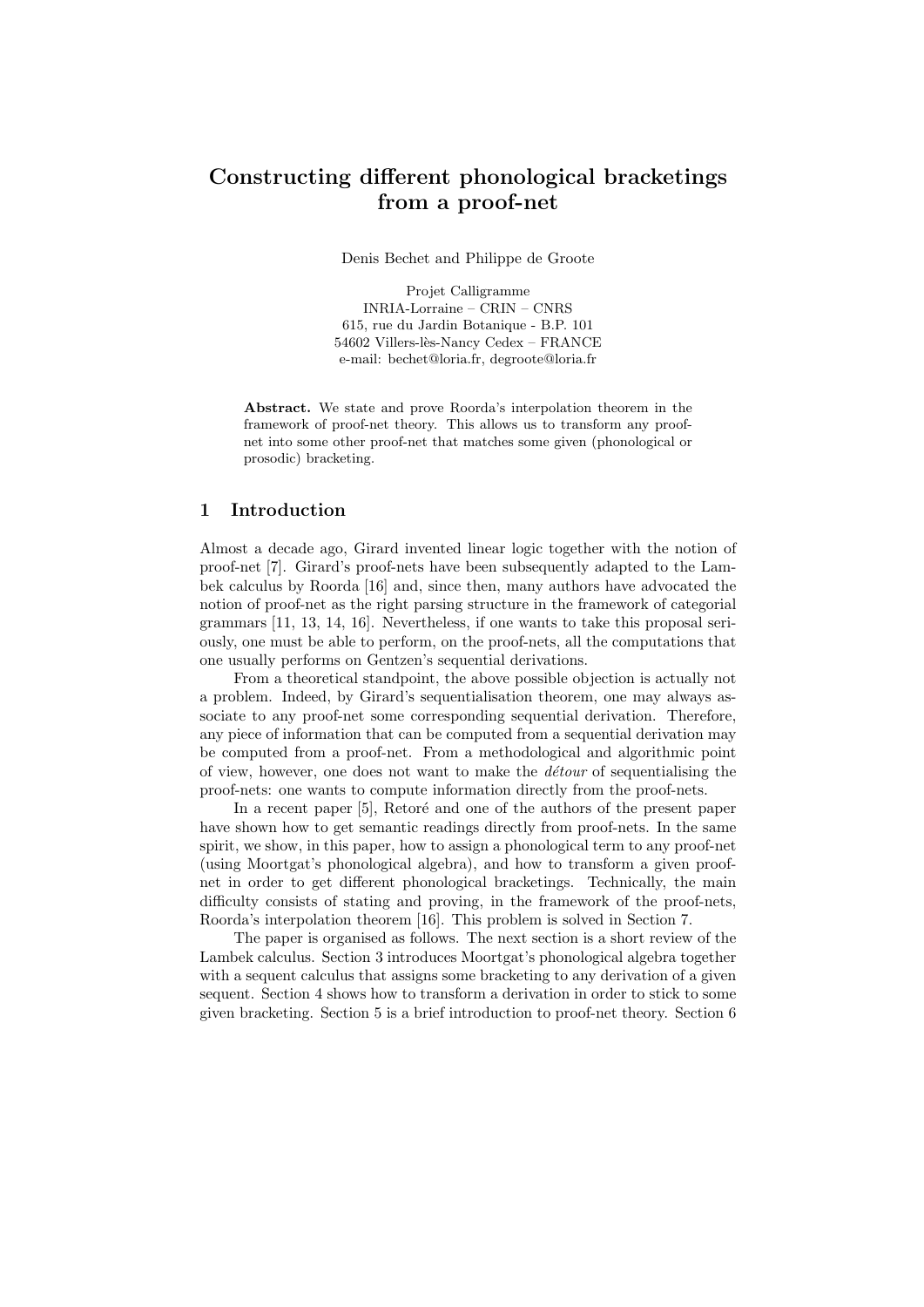explains how to read the phonological bracketing associated with a proof directly from the corresponding proof-net. Finally, in Section 7, we state and prove our main technical result, i.e., Roorda's interpolation theorem in the framework of proof-net theory.

# 2 The Lambek calculus

The Lambek calculus, introduced as a logical basis for categorial grammars almost four decades ago [9], may be defined as the non-commutative intuitionistic multiplicative fragment of linear logic.<sup>1</sup>

The formulas (or types) of the Lambek calculus are built from an alphabet of atomic formulas  $(A)$  according to the following grammar:

$$
\mathcal{F} \ ::= \ \mathcal{A} \ | \ \mathcal{F} \bullet \mathcal{F} \ | \ \mathcal{F} \setminus \mathcal{F} \ | \ \mathcal{F}/\mathcal{F}
$$

where formulas of the form  $A \bullet B$  correspond to conjunctions (or products), formulas of the form  $A \setminus B$  correspond to direct implications (i.e., A implies B), and formulas of the form  $A/B$  to retro-implications (i.e., A is implied by B).

The deduction relation of the calculus is defined by means of the following system:

### Identity rules

$$
A \vdash A \quad (\text{ident}) \qquad \frac{\Gamma \vdash A \quad \Delta_1, A, \Delta_2 \vdash B}{\Delta_1, \Gamma, \Delta_2 \vdash B} \quad (\text{cut})
$$

Logical rules

$$
\frac{\Gamma, A, B, \Delta \vdash C}{\Gamma, A \bullet B, \Delta \vdash C} \quad (\bullet \text{ left}) \qquad \frac{\Gamma \vdash A \Delta \vdash B}{\Gamma, \Delta \vdash A \bullet B} \quad (\bullet \text{ right})
$$

$$
\frac{\Gamma \vdash A \ \Delta_1, B, \Delta_2 \vdash C}{\Delta_1, \Gamma, A \setminus B, \Delta_2 \vdash C} \quad (\text{left}) \qquad \frac{A, \Gamma \vdash B}{\Gamma \vdash A \setminus B} \quad (\text{right})
$$

$$
\frac{\Gamma \vdash A \ \Delta_1, B, \Delta_2 \vdash C}{\Delta_1, B/A, \Gamma, \Delta_2 \vdash C} \quad \text{(/ left)} \qquad \frac{\Gamma, A \vdash B}{\Gamma \vdash B/A} \quad \text{(/ right)}
$$

where Greek uppercases range over sequences of formulas.

It is to be noted that the above system does not include any structural rule. In particular, the absence of the exchange rule is responsible for the noncommutativity of the connectives. This, in turn, explains the presence of two different implications.

 $\frac{1}{1}$  This is not entirely true because empty sequences of hypotheses are not allowed in the sequents of the original Lambek calculus. We do not insist on this restriction since the results presented in this paper hold in both system (i.e., the Lambek calculus with or without the empty sequence).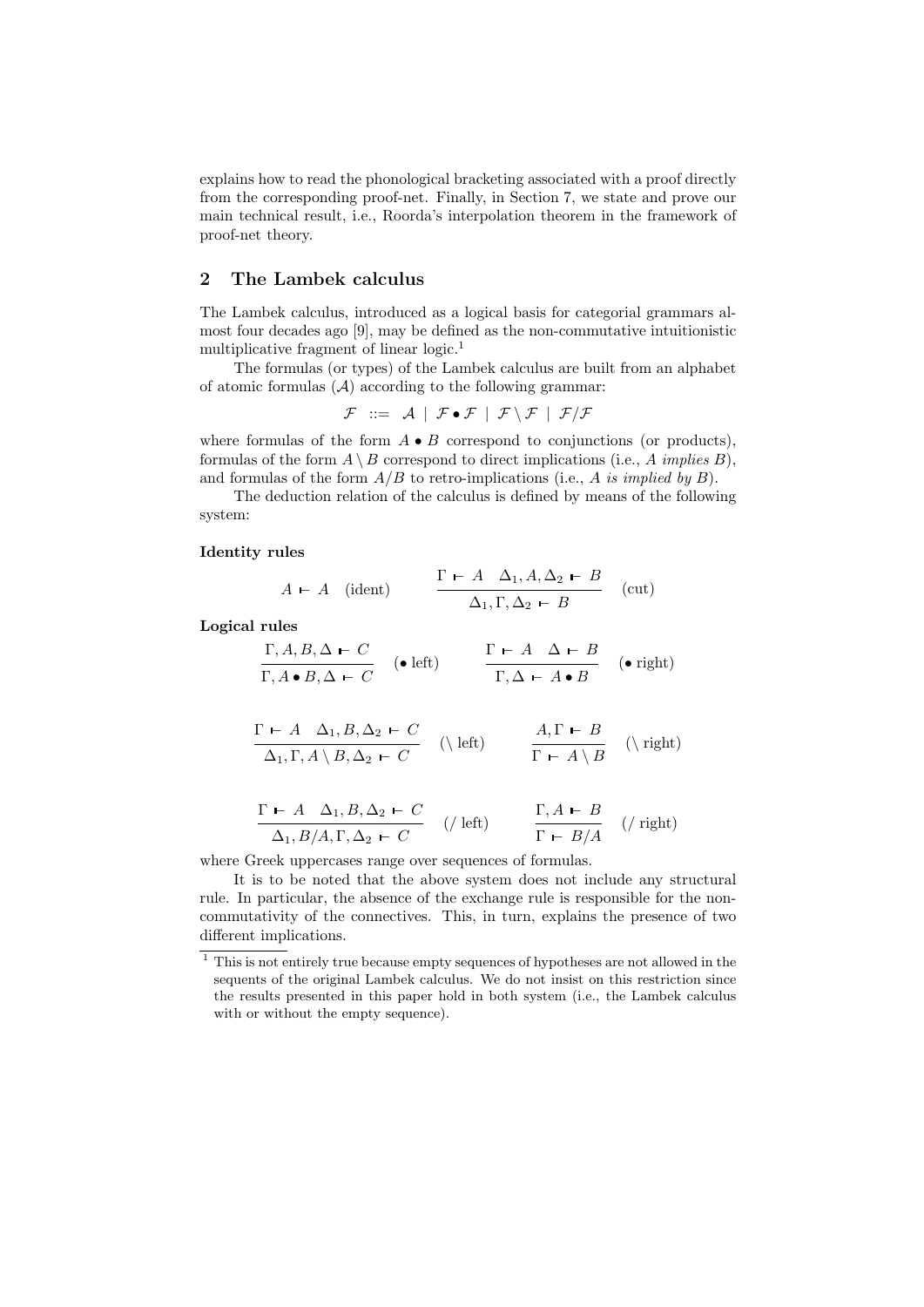## 3 Moortgat's phonological algebra

Following Moortgat [12], one defines the phonological algebra associated with a set of tokens  $V$  as the structure freely generated from  $V$  by a binary operation "+", and one adds to this structure an identity element  $\varepsilon$  such that for any  $a \in V$ ,  $(a + \varepsilon) = a$  and  $(\varepsilon + a) = a$ . Notice that, apart from these identity laws, the phonological algebra does not obey any law. In particular, "+" is not associative.

The purpose of the phonological algebra is to associate with any Gentzen derivation a phonological term that would reflect some prosodic phrasing [10, 12]. This may be achieved by decorating sequents with phonological terms:

$$
a: A \vdash a: A \quad (\text{Id}) \qquad \frac{\Gamma \vdash t: A \quad \Delta, a: A, \Theta \vdash u: B}{\Delta, \Gamma, \Theta \vdash u[a:=t]: B} \quad (\text{Cut})
$$

$$
\frac{\Gamma \vdash t:A \quad \Delta,b:B,\Theta \vdash u:C}{\Delta,\Gamma,a:A \setminus B,\Theta \vdash u[b:=(t+a)] :C} \quad (\setminus L) \qquad \frac{a:A,\Gamma \vdash t:B}{\Gamma \vdash t[a:=\varepsilon]:A \setminus B} \quad (\setminus R)
$$

$$
\frac{\Gamma \vdash t : A \qquad \Delta, b : B, \Theta \vdash u : C}{\Delta, a : B/A, \Gamma, \Theta \vdash u[b := (a + t)] : C} \qquad (\text{/L}) \qquad \frac{\Gamma, a : A \vdash t : B}{\Gamma \vdash t[a := \varepsilon] : B/A} \qquad (\text{/R})
$$

where a and b range over tokens; t and u range over the terms of the phonological algebra;  $t[a:=u]$  denotes the term obtained by substituting u for a, in t; in Rules ( $\setminus$ R) and ( $/R$ ), the token a is fresh.

### 4 Rebracketing by interpolation

Because of Rule (Cut), the phonological bracketing associated to a given derivation is not invariant under cut-elimination. This is due to the following fact: the Lambek calculus is associative whereas the phonological algebra is not. This apparent mismatch is actually not a drawback but entails the property of structural completeness [2], which may be used, for instance, to settle conflicts between intonational and syntactic phrasing.

**Example 4.1** Syntactic phrasing: (pierre + (écoute + (marie + chanter))) (1)

|                                   |                                            | $z: P - z: P$<br>$p:SN-p:SN$ |  |  |  |
|-----------------------------------|--------------------------------------------|------------------------------|--|--|--|
|                                   | $x:SV - x:SV$                              | $p:SN, y:SN\$ – $(p+q):P$    |  |  |  |
| $\text{m}:$ $SN - \text{m}:$ $SN$ | $p:SN, e:(SN\ P)/SV, x:SV - (p+(e+x))$ : P |                              |  |  |  |
|                                   |                                            |                              |  |  |  |

 $p:SN, e:(SN\P) / SV, m:SN, c:SN\B)$  (p+(e+(m+c))): P

Intonational phrasing:  $((\text{pierre} + \text{écoute}) + (\text{marie} + \text{chanter}))$  (2)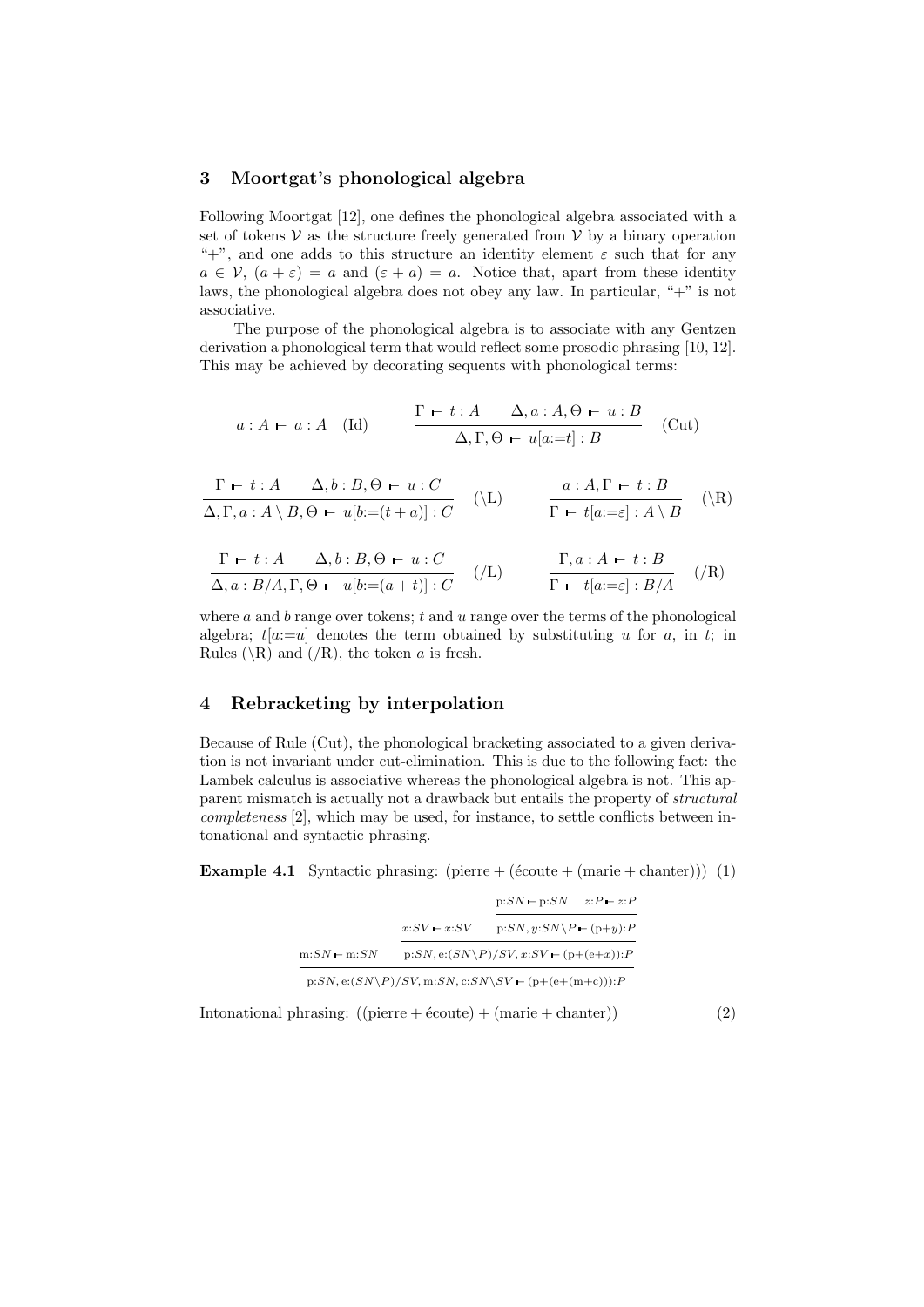|                                          | $p:SN-p:SN \t w:P-w:P$ |                                           |                                                      |                            |       |  |
|------------------------------------------|------------------------|-------------------------------------------|------------------------------------------------------|----------------------------|-------|--|
| $y:SV - y:SV$ p:SN, $z:SN\ P - (p+z):P$  |                        |                                           |                                                      | $y:SV - y:SV \t z:P - z:P$ |       |  |
| $p:SN, e:(SN\ P)/SV, y:SV - (p+(e+y)):P$ |                        |                                           | $m:SN = m:SN$ $x: P/SV, y:SV = (x+y):P$              |                            |       |  |
| $p:SN, e:(SN\ P)/SV - (p+e):P/SV$        |                        | $x: P/SV, m:SN, c:SN \ SV - (x+(m+c)): P$ |                                                      |                            | (cut) |  |
|                                          |                        |                                           | $p:SN, e:(SN\P)/SV, m:SN, c:SN\Y - ((p+e)+(m+c)): P$ |                            |       |  |

The difficulty in finding a derivation that corresponds to a given prosodic phrasing such as  $(2)$  consists in guessing the needed *cut formulas—P/SV*, in our simple example—[10]. When working in the Lambek calculus with product, the problem of guessing the cut formulas may be circumvented by using Roorda's interpolation theorem [16]. This lemma, however, is stated in the framework of the sequent calculus. Therefore, if one wants to stick to the formalism of proof-nets, one has to answer the two following questions:

- how to assign phonological terms to proof-nets;
- how to compute interpolants from proof-nets.

Sections 6 and 7 are devoted to these two questions while the next section is a crash review of proof-net theory.

# 5 Proof-nets for the Lambek calculus

Proof-nets, which have been introduced by Girard [7] as an appropriate way of representing proofs in linear logic, are defined as a special class of graph whose nodes are decorated with formulas.

In this section, we review the usual notion of multiplicative proof-net (i.e., the notion of proof-net that fits classical multiplicative linear logic). Then we explain briefly how this notion may be adapted to the Lambek calculus (i.e., how to take *intuitionism* and *non-commutativity* into account). The reader who would like to know more details on the subject is referred to [15, 16].

We first introduce the formulas of multiplicative linear logic. They obey the following grammar:

$$
\mathcal{F} \ ::= \ \mathcal{A}^+ \ | \quad \mathcal{A}^- \ | \ \mathcal{F} \otimes \mathcal{F} \ | \ \mathcal{F} \, \mathcal{V} \, \mathcal{F}
$$

Where the connectives " $\otimes$ " and " $\mathfrak{D}$ " are respectively called *tensor* and par.

Then, we consider the following *links* that are respectively called *axiom*,  $\otimes$ -link,  $\mathcal{R}$ -link, and cut: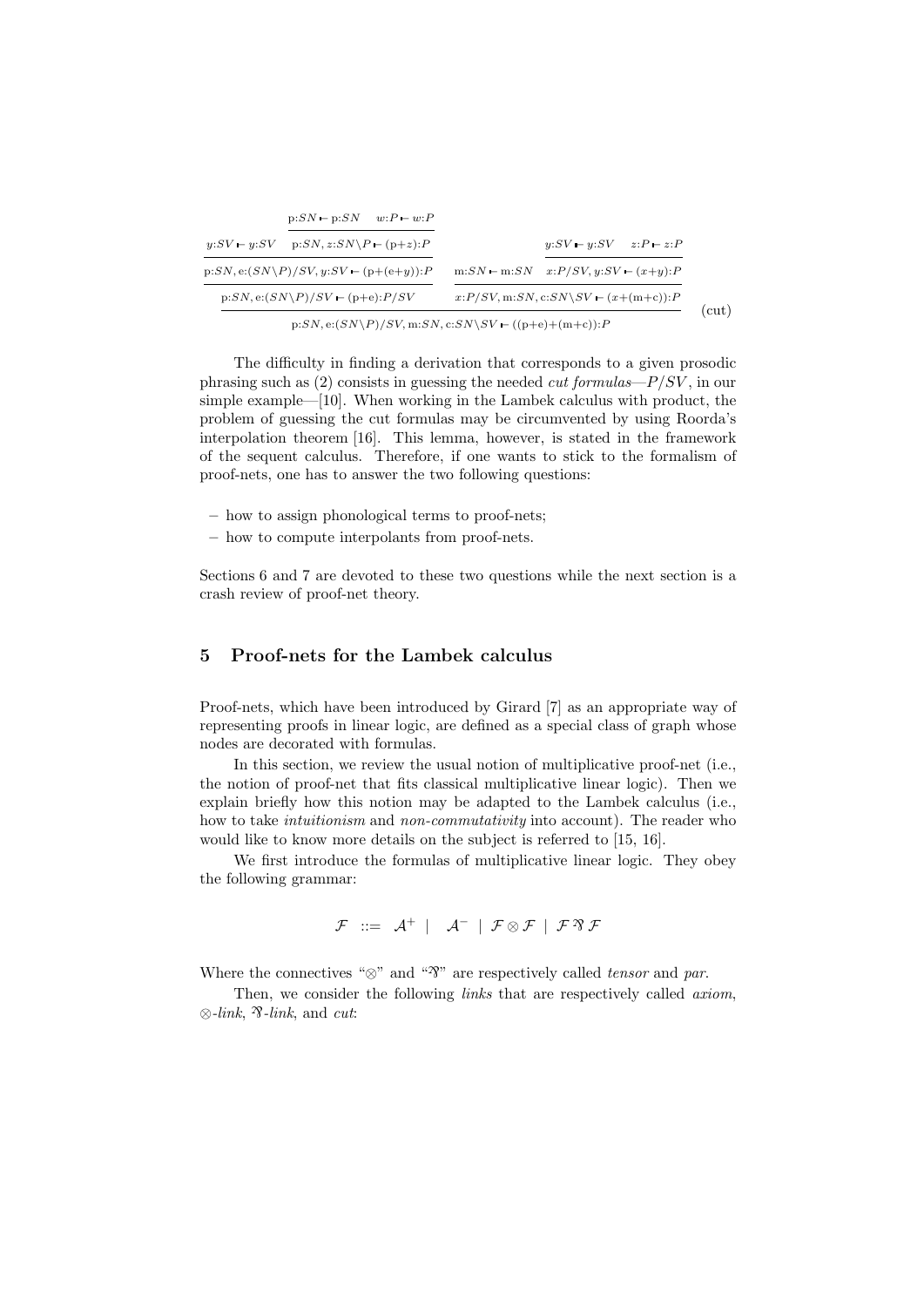

where

- the formulas  $A^-$  and  $A^+$  are defined to be the conclusions of the *axiom*;
- the formula A ⊗ B is defined to be the conclusion of the ⊗-link while the formulas  $A$  and  $B$  are defined to be its left and right premises;
- the formula  $A \mathcal{B} B$  is defined to be the conclusion of the  $\mathcal{B}-link$  while the formulas A and B are defined to be its left and right premises;
- the formulas  $A^+$  and  $A^-$  are defined to be the premises of the *cut*;
- when A is not an atomic formula, the formula  $A^+$  is simply defined to be A itself while the formula  $A^-$  is defines according to the following inductive clauses:

$$
(A \otimes B)^{-} = A^{-} \mathfrak{B} B^{-}
$$

$$
(A \mathfrak{B} B)^{-} = A^{-} \otimes B^{-}
$$

Note that we distinguish between the left and the right premise only for the  $\otimes$ -link and the  $\mathfrak{D}$ -link. There is no notion of left and right premise for a cut. Similarly, There is no notion of left and right conclusion for an axiom.

The notion of link allows the notion of *proof-structure* to be defined.

A proof-structure is a set of (occurrences of) formulas connected by links, such that every (occurrence of a) formula is a conclusion of exactly one link and is a premise of at most one link. The (occurrences of) formulas that are not the premise of any link are called the conclusions of the proof-structure.

Given a proof-structure, the graph obtained by removing all the axioms is called a proof-frame. In fact such a proof-frame is nothing but a forest of syntactic trees of formulas.

Proofs in linear logic will be represented by proof-structures. It is not the case, however, that every proof-structure corresponds to some actual proof in the sequent calculus. In fact, the proof-structures that correspond to actual proofs are defined to be the proof-nets. Now, the keystone of proof-net theory is that these proof-nets may be globally characterised by giving some correctness criterion that allows them to be discriminated from the other proof-structures (therefore the notion of proof-net may be defined without making any explicit reference to the sequent calculus). In order to introduce such a correctness criterion, which is due to Danos and Regnier [4], we must define the notion of switching.

A switching of a proof-structure is a selection for every  $\mathcal{R}$ -link between the left or the right position. The graph underlying such a switching is obtained by replacing each  $\mathcal{R}$ -link by a single edge as follows: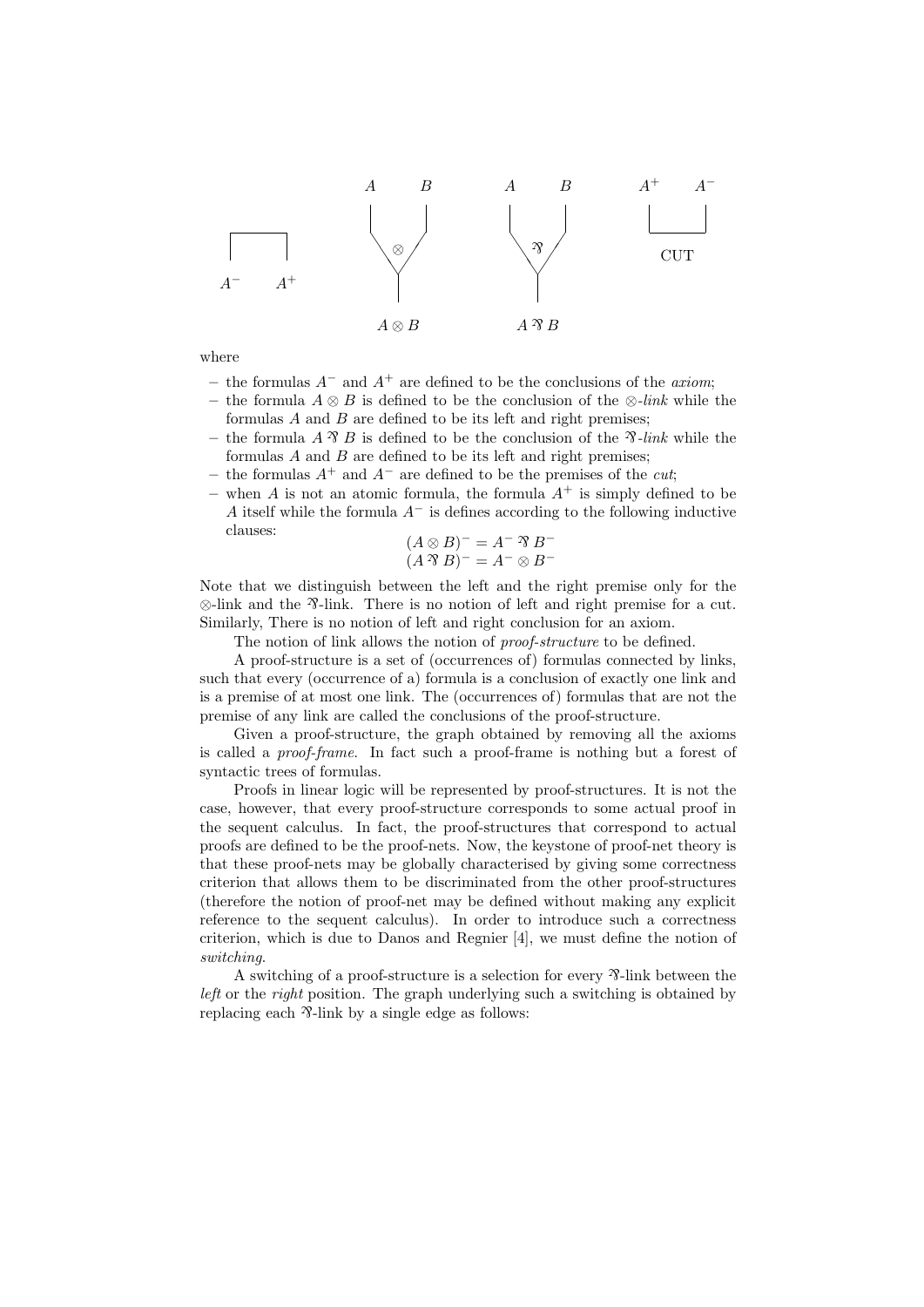

left position

right position

We are now in a position to define formally the notion of multiplicative proof-net: a proof-structure is a proof-net if and only if for every possible switching the underlying graph is connected and acyclic.

As we said, we must take intuitionism and non-commutativity into account in order to accommodate the above notion of proof-net to the Lambek calculus. To this end, the following positive and negative translations are introduced:

1.  $(A)^{+} = A^{+}$ , if  $A^{+}$  is atomic, 2.  $(A \setminus B)^{+} = B^{+} \mathcal{R} A^{-}$ , 3.  $(A/B)^{+} = B^{-} \mathfrak{B} A^{+},$ 4.  $(A \bullet B)^{+} = B^{+} \otimes A^{+},$ 5.  $(A)^{-} = A^{-}$ , if  $A^{+}$  is atomic, 6.  $(A \setminus B)^- = A^+ \otimes B^-$ , 7.  $(A/B)^{-} = A^{-} \otimes B^{+}$ , 8.  $(A \bullet B)^{-} = A^{-} \mathfrak{B} B^{-}$ .

These translations allow us to transform any intuitionistic sequent  $A_0, \dots, A_n$ B of the Lambek calculus into a sequence  $A_0^-$ ,  $\dots$ ,  $A_n^-$ ,  $B^+$  of formulas of multiplicative linear logic. Then, to allow for non-commutativity amounts to specifying some planarity constraints. This leads to the following definition.

A non-commutative intuitionistic multiplicative proof-net associated to a sequent  $A_0, \dots, A_n$  – B is a multiplicative proof-net whose conclusions are  $A_0^-, \dots, A_n^-, B^+$  and that may be represented by a topological planar graph [1, p. 16] such that:

- 1. the topological planar representation respects the notion of left and right premise;
- 2. all the conclusions appear on the external boundary of the representation;
- 3. when following the external boundary counterclockwise one meets the conclusions in the order  $A_0^-$ ,  $\dots$ ,  $A_n^-$ ,  $B^+$  (up to a circular permutation);
- 4. the contour of each (bounded) face contains exactly one  $\mathcal{P}-\text{link}$  (this last condition, which is redundant for the cut-free proof-nets, is mandatory in the presence of cuts).

Note that such proof-nets are intuitionistic because they have only one positive conclusion  $(B^+)$ . This conclusion will be called the output conclusion while the other ones  $(A_0^-, \dots, A_n^-)$  will be called the input conclusions.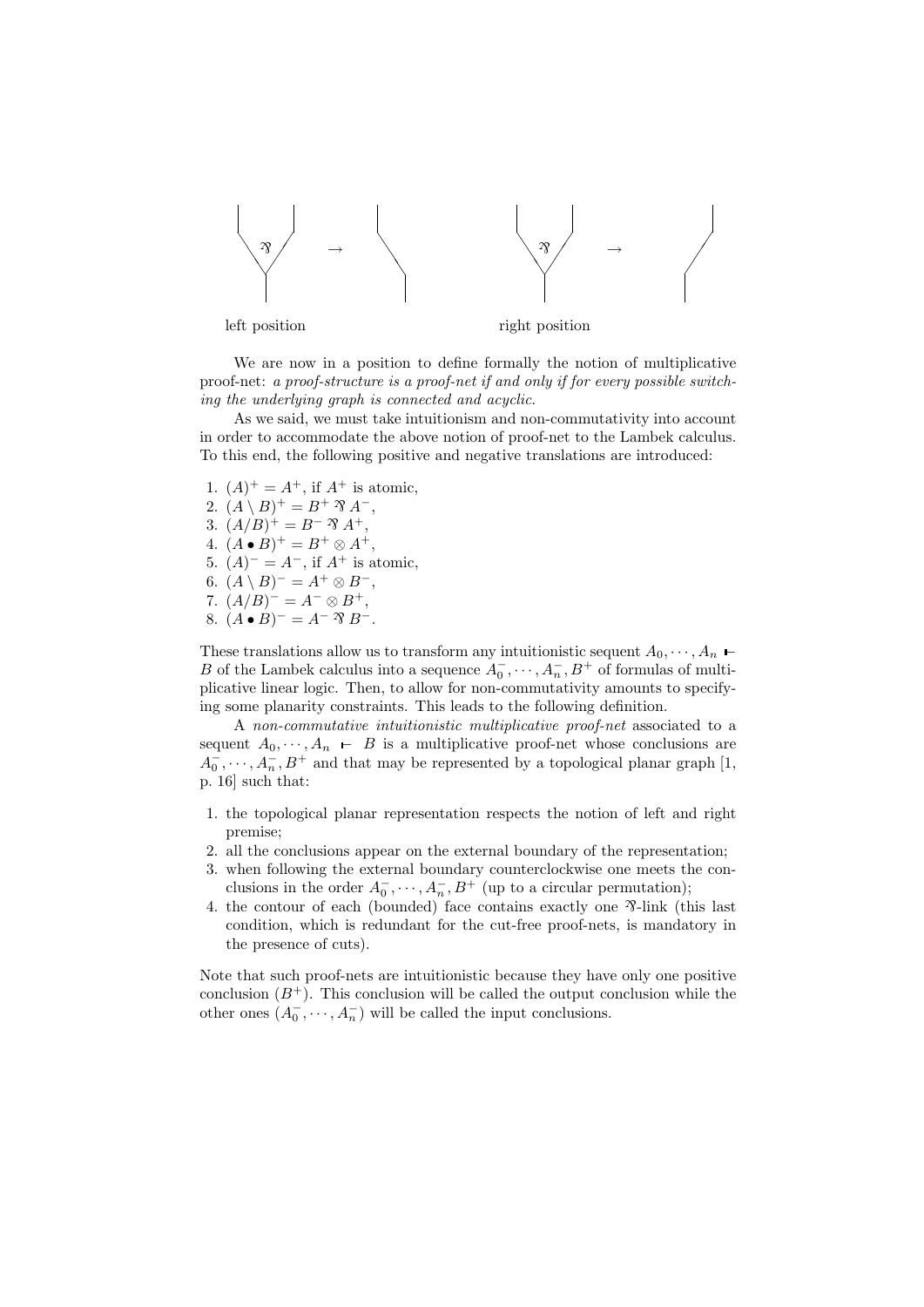In fact we may incorporate the above positive and negative translations within the proof-nets in order to make explicit the notion of link for the Lambek calculus. This leads to the  $\mathcal{R}-$ links and ⊗-links given by Fig. 1. The signs (+



Fig. 1.  $\sqrt[3]{\ }$ -links and ⊗-links for the Lambek calculus

and −) that appear at the level of the premises and conclusions of these links are called positive and negative polarities (or, respectively, output and input polarities). Note that the polarities assigned to the premises of a link determine unequivocally the polarity assigned to its conclusion. A priori, there are four different ways of assigning polarities to the two premises of a link. However, some of these possible configurations are forbidden, namely the  $+/+$  assignment for the  $\frac{1}{2}$ -link and the  $-\frac{1}{2}$  assignment for the ⊗-link. This is due to the intuitionistic nature of the Lambek calculus.

From now on, we will say proof-net for non-commutative intuitionistic multiplicative proof-net.

The above notion of proof-net satisfies the following property that justifies that non-commutative intuitionistic multiplicative proof-nets correspond to the proof-nets of the Lambek calculus.

**Proposition 5.1** A sequent  $\Gamma \vdash B$  is provable in the Lambek calculus if and only if there exists an associated proof-net.  $\Box$ 

The only-if-part of this proposition may be easily established by induction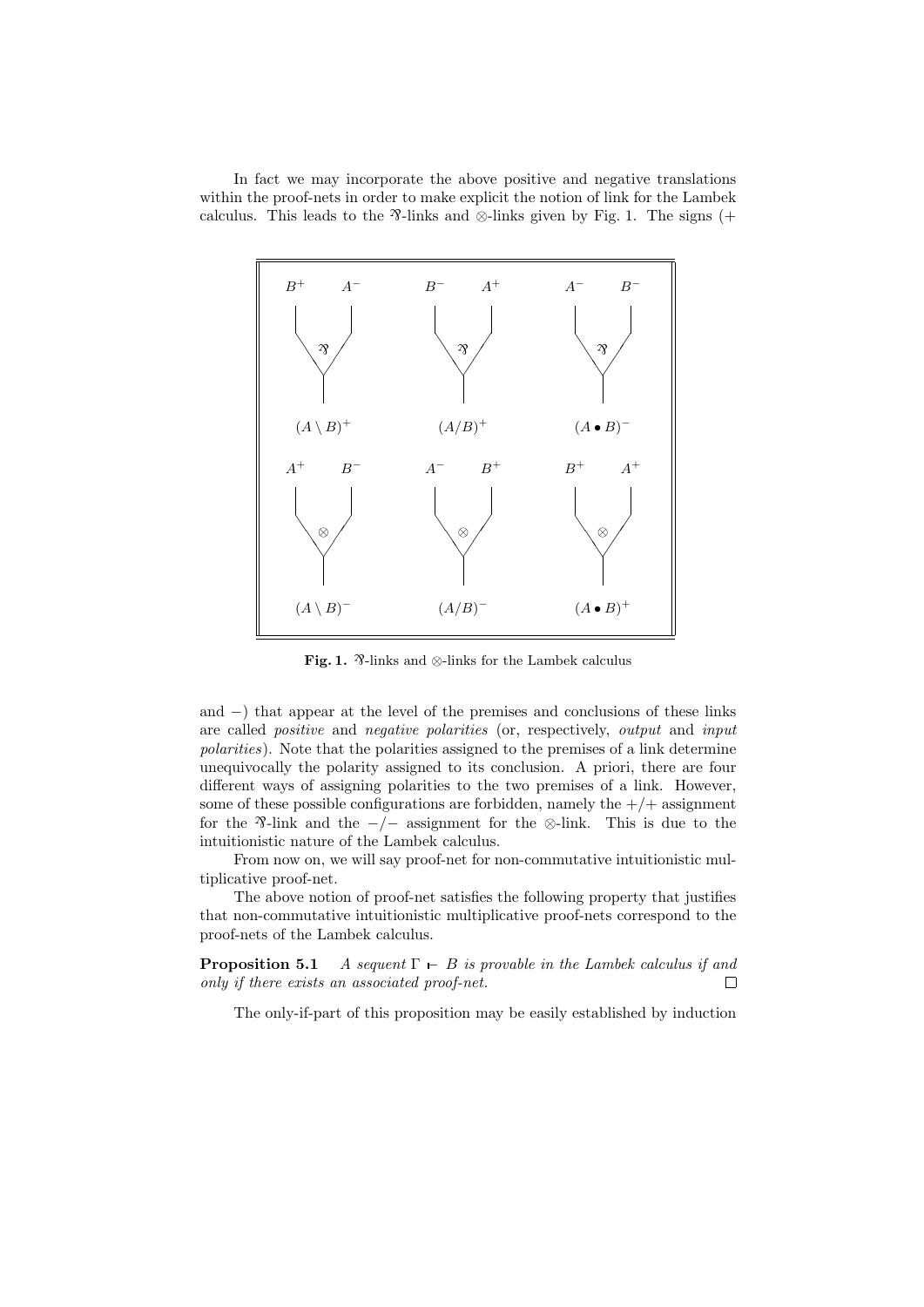on the derivations of the sequent calculus. The if-part, which corresponds to Girard's sequentialisation theorem, can be proven using the *splitting*  $\mathcal{R}\text{-}link$  method due to Danos [3].

A  $\mathcal{P}$ -link occurring in a proof-net is called *splitting* if its removal splits the proof-net in two parts, one connected to the two premises and one to the conclusion of the link (see Fig. 2).



Fig. 2. A splitting  $\mathcal{R}$ 

The splitting- $\mathcal{P}$  method is based on the following lemma.

**Lemma 5.2** Any proof-net that contains at least one  $\mathcal{R}$ -link contains a splitting  $\mathcal{R}-$ link on the external boundary of its topological planar representation.

This lemma is proven in [3] for classical multiplicative linear logic. The proof is similar in the intuitionistic, non-commutative case. The only novelty, which is due to our non-commutative setting, is that the splitting  $\mathcal{R}$  must be on the external boundary of the proof-net [6].

Given a splitting  $\mathcal{E}$  (see Fig. 2), the two parts  $\mathcal{P}_1$  and  $\mathcal{P}_2$  induce two smaller proof-nets. The part connected to the two premises  $(i.e., P<sub>1</sub>)$  is directly a proofnet. The part connected to the conclusion (i.e.,  $\mathcal{P}_2$ ) with an additional axiom is a proof-net. This fact allows the sequentialisation theorem to be proven by induction on the size of the proof-nets.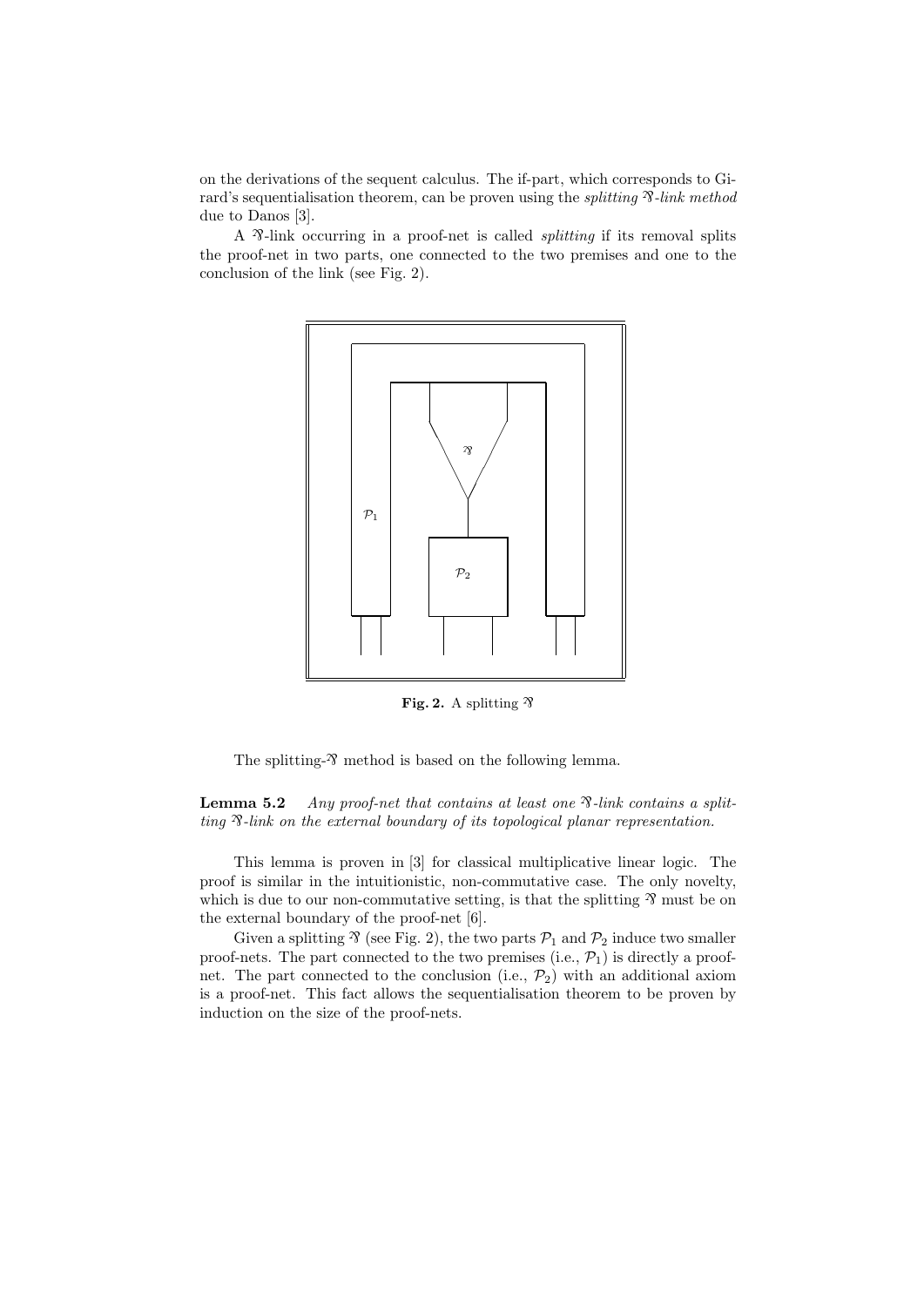#### 6 Reading the phonological bracketing from a proof-net

In [16, pp. 39-40], Roorda defines a procedure that assigns a string to each node of a proof-net. This procedure may be adapted (actually simplified) in order to compute the phonological term associated to a given proof-net.

Technically, we work with the phonological algebra generated by a set  $V = \mathcal{P} \cup \mathcal{X}$ , where  $\mathcal{P}$  and  $\mathcal{X}$  are two disjoint sets, respectively called the set of parameters and the set of variables. The terms that do not contain variables will be called proper terms.

The computation of the proper phonological term associated to a proof-net goes as follows:

- 1. Assign to each input conclusion (negative conclusion) of the proof-net a different parameter (In practice, the atomic constituents of the phrase); assign to the output conclusion (positive conclusion) of the proof-net a variable  $(say x).$
- 2. Assign to each node of the proof-net a term (or a variable) according to the unfolding described in Fig. 3.
- 3. Consider the unification problem made of the constraints associated to some of the links, and of the equations "variable  $= term$ " resulting from the axiomatic links. By solving this unification problem, one finds a proper term for the variable x. This term is the phonological term associated to the proof-net.

Roorda's results [16] ensure that the unification problem involved in the computation of a phonological term always admits a solution. Moreover, it is easy to show that the phonological term associated to a proof-net (according to our procedure) is the same as the one that would be obtained by considering some corresponding sequential proof. Notice that the unfolding procedure that we give is actually a simplification of Roorda's: in particular, associative unification is not needed.

### 7 Interpolation on proof-nets

Roughly speaking, Roorda's interpolation theorem says that whenever a sequent Γ, Ψ, Δ − A is provable, there exists a formula I (called an interpolant) such that the two sequents  $\Psi$  – I and  $\Gamma$ ,  $I$ ,  $\Delta$  – A are provable. In addition, the atomic subformulas of I must obey some occurrence conditions (see [16] for details).

Now consider a proof-net, say  $\Pi$ , with n input conclusions  $C_i^ (1 \le i \le n)$ and one output conclusion  $C^+$ . In order to state an interpolation problem for this proof-net, one must distinguish some consecutive input conclusions, say  $C_j^-$ ,  $C_{j+1}^-$ , ...,  $C_{j+k}^-$ . Then a solution to this interpolation problem consists of one formula I and two proof-nets  $\Pi_1$  and  $\Pi_2$  such that:

1. the input conclusions of  $\Pi_1$  are  $C_j^-, C_{j+1}^-, \ldots, C_{j+k}^-,$  and its output conclusion is  $I^+$ ;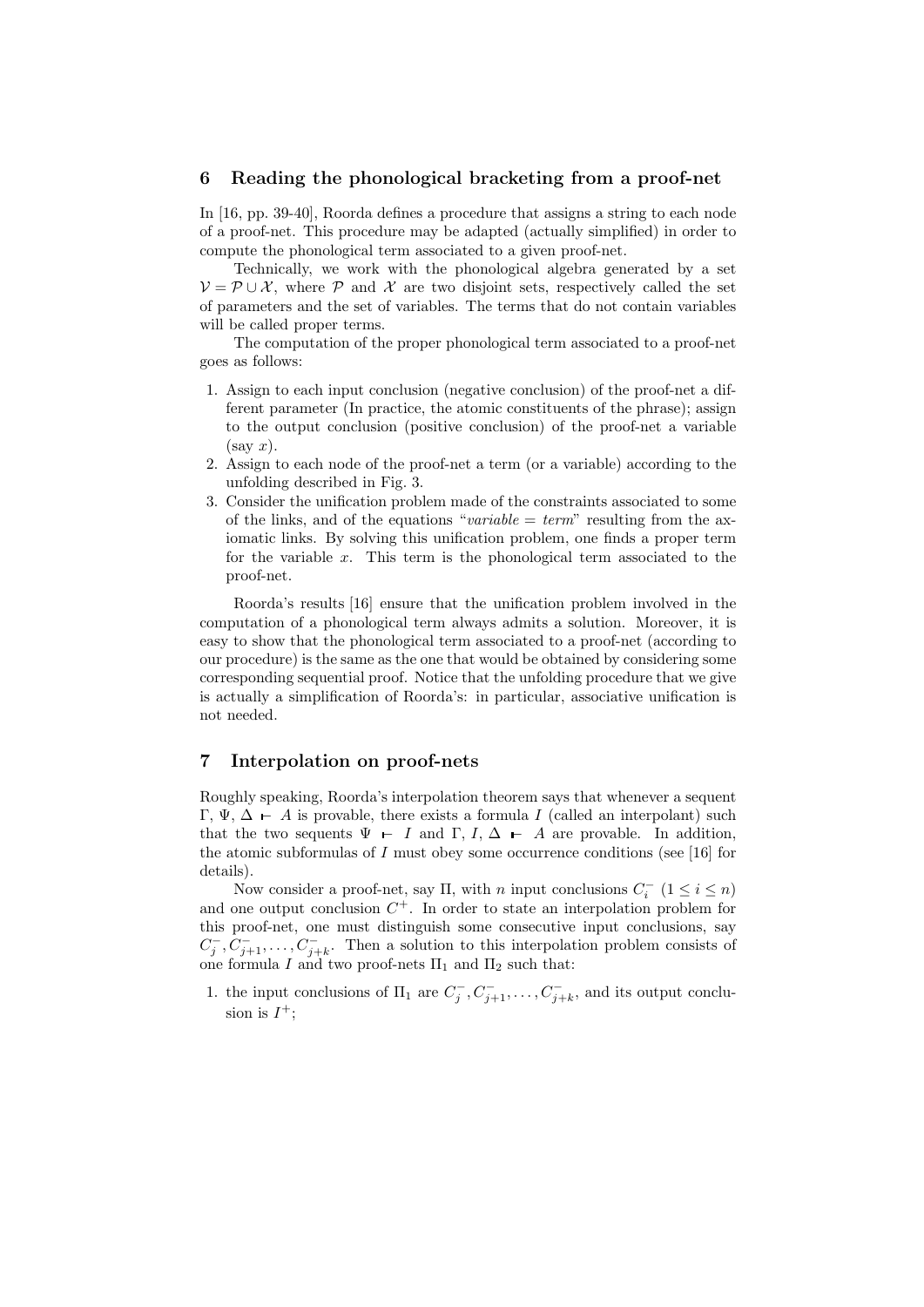

Fig. 3. unfolding

- 2. the input conclusions of  $\Pi_2$  are  $C_1^-, C_{j-1}^-, I^-, C_{j+k+1}^-, \ldots, C_n^-,$  and its output conclusion is  $C$ ;
- 3. in  $\Pi_1$  (resp.  $\Pi_2$ ), there is no axiomatic link both conclusions of which would belong to the proof-frame associated to  $I^+$  (resp.  $I^-$ );
- 4. in  $\Pi_1$  (resp.  $\Pi_2$ ), all the axiomatic links no conclusion of which belong to the proof-frame associated to  $I^+$  (resp.  $I^-$ ) were already existing in  $\Pi$ .

More abstractly, but equivalently, an interpolation problem consists of a proofnet  $\Pi$  together with a set of n axiomatic links whose removal splits the proof-net II into two disconnected parts  $M_1$  and  $M_2$  (see Fig.4). These parts, which are not proof-nets, will be called modules. Without lost of generality, consider that the output conclusion of  $\Pi$  is a conclusion of  $M_2$ . Then, a solution to this interpolation problem consists of a formula  $I$  of length  $n$  such that the proofstructure obtained by

- 1. linking the module  $M_1$  to the proof-frame  $I^+$  using n axioms,
- 2. linking the conclusions of the proof-frames  $I^+$  and  $I^-$  by a cut,
- 3. linking the proof-frame  $I^-$  to the module  $M_2$  using n axioms,

is a proof-net (see Fig. 5).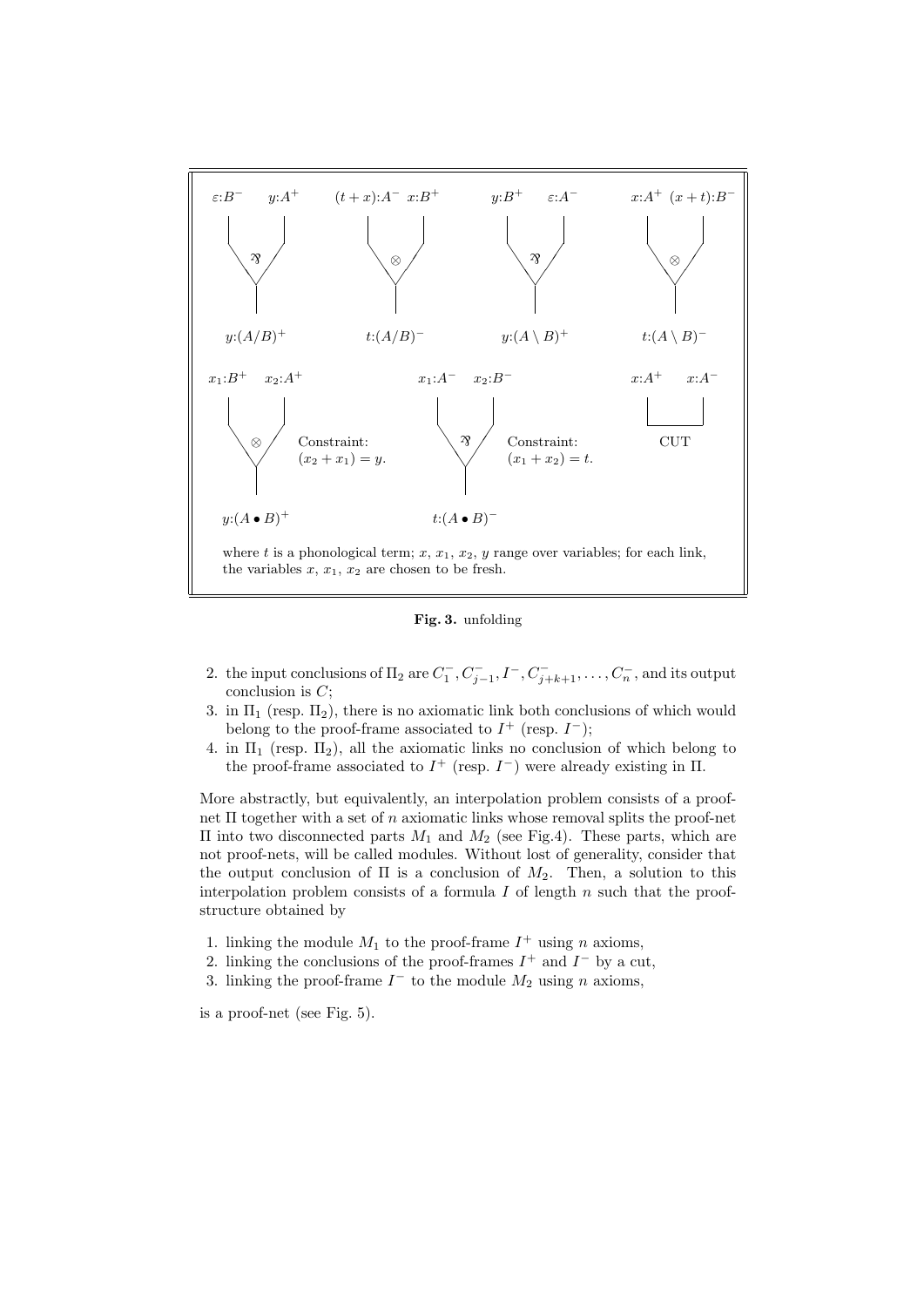

Fig. 4. Interpolation problem



Fig. 5. Solution to the interpolation problem

In order to show that any interpolation problem admit a solution, we establish two key lemmas.

**Lemma 7.1** Consider a proof-net containing a set of n cuts  $(n > 1)$  whose removal splits the proof-net into two disconnected modules (see Fig.6). Then, there exist, among these n cuts, two cuts and one of the two modules  $M_1$  or  $M_2$  (say  $M_i$ ) such that for any switching, the two corresponding conclusions are always connected by a path belonging to  $M_i$ . Moreover, one may always find two such cuts that are adjacent.

Proof. The second part of the proposition, which concerns the fact that the cuts may be found adjacent, is rather involved and quite long because of numerous cases and subcases. The difficulty arises from the fact that one must use planarity arguments that cannot be easily formalised. For this reason, we reserve the complete proof for a long paper and establish only the first part of the proposition.<sup>2</sup>

<sup>&</sup>lt;sup>2</sup> Consequently, in the present paper, our proof of the interpolation theorem is only complete for the (intuitionistic) commutative case.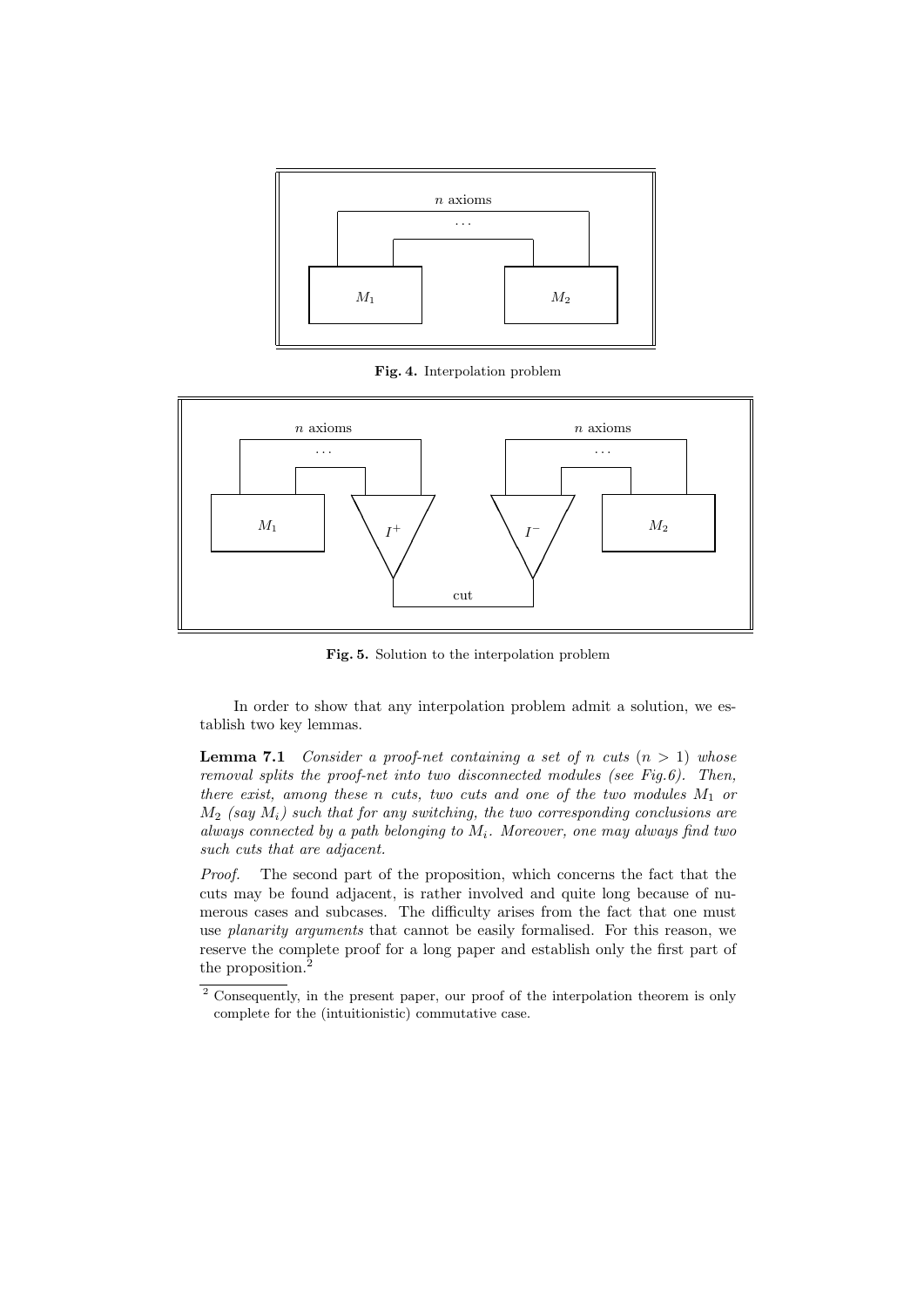



The proof is by induction on the number of  $\mathcal{R}-$ links in the proof-net.

If the proof-net does not contain any  $\mathcal{R}$ -link, it has only axioms, cuts and ⊗-links. Therefore, there is only one possible switching (the empty one). Then, because any proof-net is connected, there exist two cuts that are connected inside the same module  $(M_1 \text{ or } M_2)$ .

If the proof-net  $P$  has at least one  $\gamma$ -link, there exists, by Lemma 5.2, a splitting  $\mathcal{P}_1$ -link that induces two proof-nets  $\mathcal{P}_1$  and  $\mathcal{P}_2$ . The *n* initial cuts are then divided in two sets A and B belonging respectively to the proof-nets  $\mathcal{P}_1$ and  $\mathcal{P}_2$  (see Fig. 7). There are three cases:

- The number of cuts in  $A$  is greater or equal to 2. Then we are done by applying the induction hypothesis to the proof-net  $\mathcal{P}_1$ .
- The number of cuts in  $B$  is greater or equal to 2. Then we apply the induction hypothesis on the proof-net  $\mathcal{P}_2$ .
- The numbers of cuts in  $A$  and  $B$  are exactly one in both cases. Then the two cuts may not be connected within the module that does not contain the splitting  $\mathcal{F}$  (see Fig. 7). This implies that they must be connected, for any switching, by a path belonging to the other module.  $\Box$

The above lemma, which provides the most important part of the interpolation theorem, yields the next lemma as an almost direct consequence.

Lemma 7.2 Consider a proof-net containing a set of n cuts whose removal splits the proof-net into two disconnected modules (see Fig.  $6$ ). Then, there exist, among these n cuts, two adjacent cuts that may be replaced by a single cut between a " $\otimes$ " and a " $\otimes$ " in such a way that the resulting proof-structure is a proof-net (see Fig. 8).

Proof. This proposition is a consequence of the previous lemma. For the configuration of Fig. 6, we can apply the previous lemma and find two adjacent cuts connected, for any switching, by a path belonging to one of the modules (say  $M_i$ ). Now, we can add a  $\mathcal{R}$ -link on the side of  $M_i$  and a  $\otimes$ -link on the other side as is shown on Fig. 8.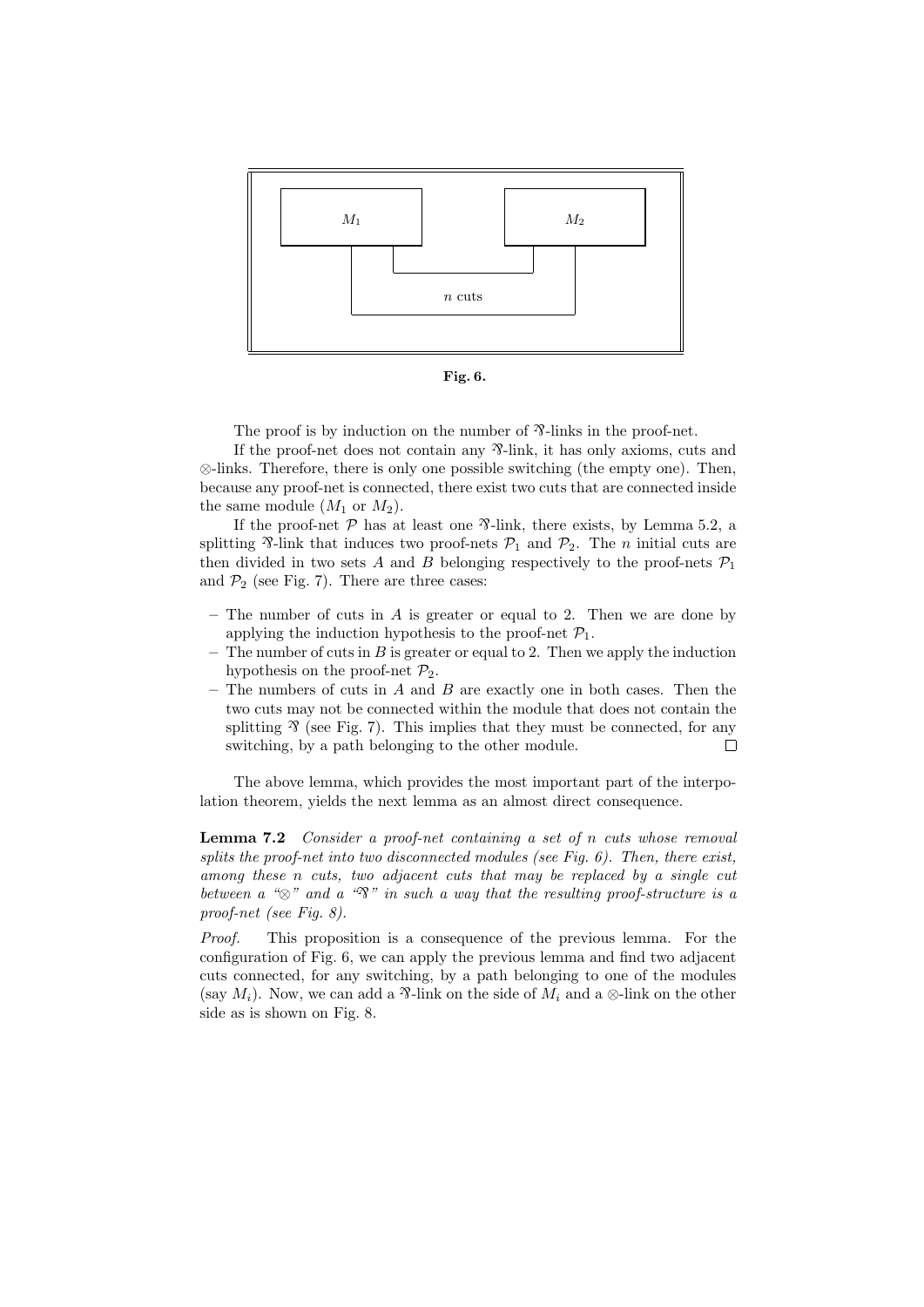



Now, it remains to prove: firstly, that this construction is always possible (it could be impossible for polarity reasons); secondly, that it yields a proof-net (i.e., a correct proof-structure).

Regarding the polarity problem, we must decide which sort of  $\mathcal{P}-\text{link we}$ add:  $+/-$ ,  $-/-$ , or  $-/-$  (this determines the sort of  $\otimes$ -link to add, by duality). In fact, there is no degree of freedom here because we must respect the polarities of the initial proof-net. However, we must prove that the polarities of the premises of the new  $\mathcal{R}$ -link are not both output (because that corresponds to the configuration  $+/+$  which is forbidden in the intuitionistic proof-nets).

Consider a switching such that all the  $+/ \frac{1}{2}$ -links are switched on the left and all the  $-/ \frac{1}{2}$ -links are switched on the right. The graph underlying this switching is a tree whose root is the output conclusion of the original proof-net and whose edges (starting from the root) "go up" through positive formulas, cross the axioms in the output/input direction, "go down" through negative formulas, and cross the cuts in the input/output direction. Therefore, there exist two paths from the root of the tree to the two negative premises of the two cuts of interest. On the other hand, there also exists, for this switching, a path between the two premises of the  $\mathcal{P}$ -link we are going to add. Therefore, if these two premises were positive, there would exist a path between the two positive premises of the two cuts. This would make a cycle, which is a contradiction.

It remains to prove that the construction is correct. Any switching of the new proof-structure is determined by a switching of the initial proof-net together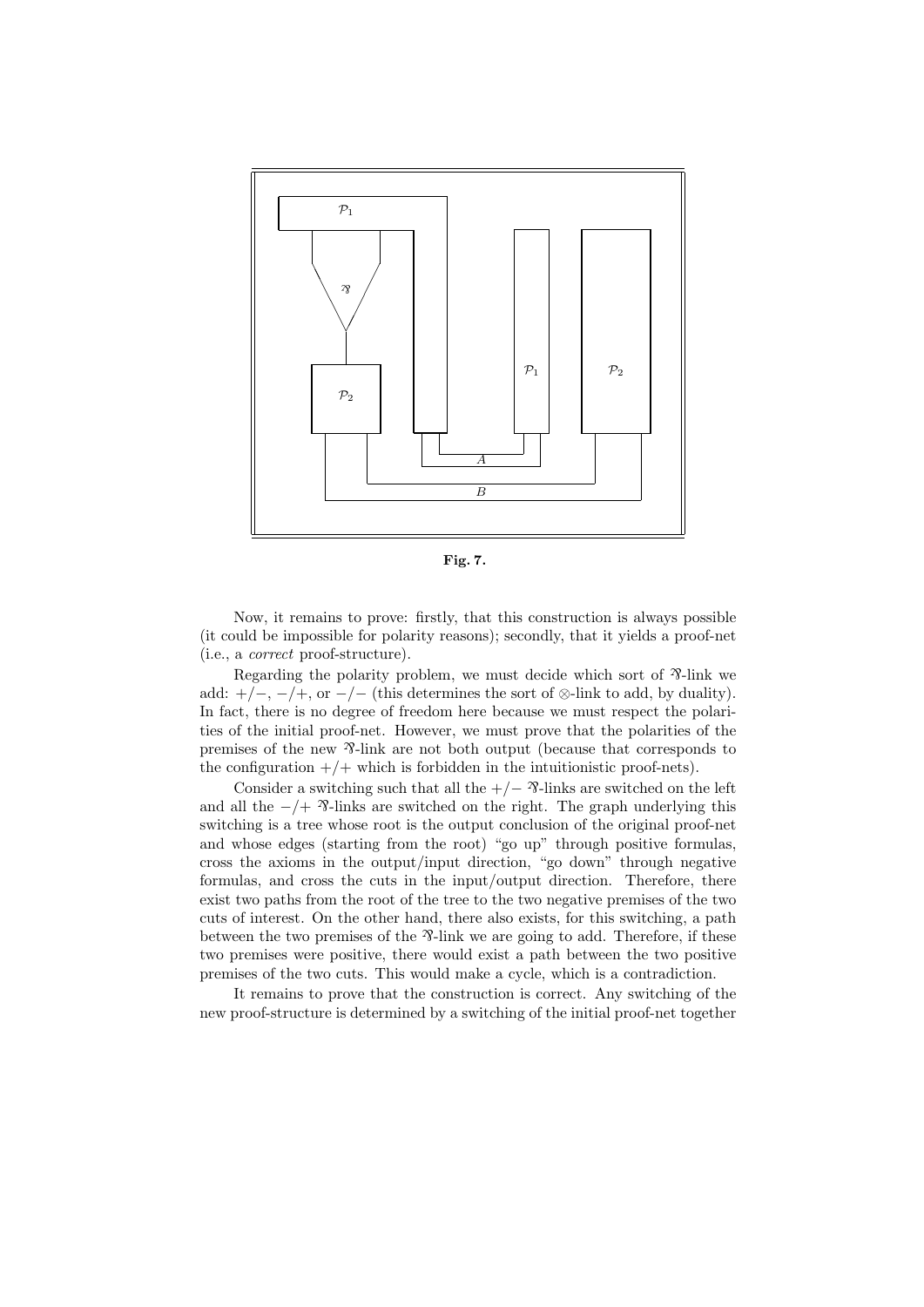



with a switch for the additional  $\mathcal{P}$ -link. For the initial proof-net, we know that the graph has no cycle and is connected. We know that there exists a path between the two selected cuts in  $\mathcal{M}_i$ . This path remains in the new proofstructure. So the additional ⊗-link does not create a new cycle in the graph. For the same reason, because the initial proof-net is connected for any switching, the new one is also connected. Thus the new proof-structure is correct and is, by definition, a proof-net.  $\Box$ 

We are now in a position to prove the interpolation theorem.

#### Theorem 7.3 Any interpolation problem admits a solution.

Proof. Given a proof-net such as the one in Fig. 4, one easily obtains a proofnet such as the one in Fig.  $5$  by replacing each of the  $n$  axioms by a path made of one axiom, one cut, and one axiom. Then, one may obtain an interpolant by iterating the key lemma.  $\Box$ 

The proof of this theorem gives an algorithm to compute interpolants. The method is as follows:

- 1. Let  $n$  be the number of axioms that splits the given proof-net in two disconnected modules. Replace each of these axioms by a path axiom-cut-axiom.
- 2. If  $n = 1$  then stop. (the interpolation problem is already solved)
- 3. Otherwise, find two adjacent cuts that obey the property described in Lemma 7.2. This corresponds to finding, in a module, two conclusions that are connected for any switching [4]. This last property is reminiscent of the notion of empire and may be checked using Girard's closure conditions on empires [8].
- 4. Replace the two adjacent cuts by a single cut as specified in Lemma 7.2.
- 5. Decrease n by 1 and go to step 2.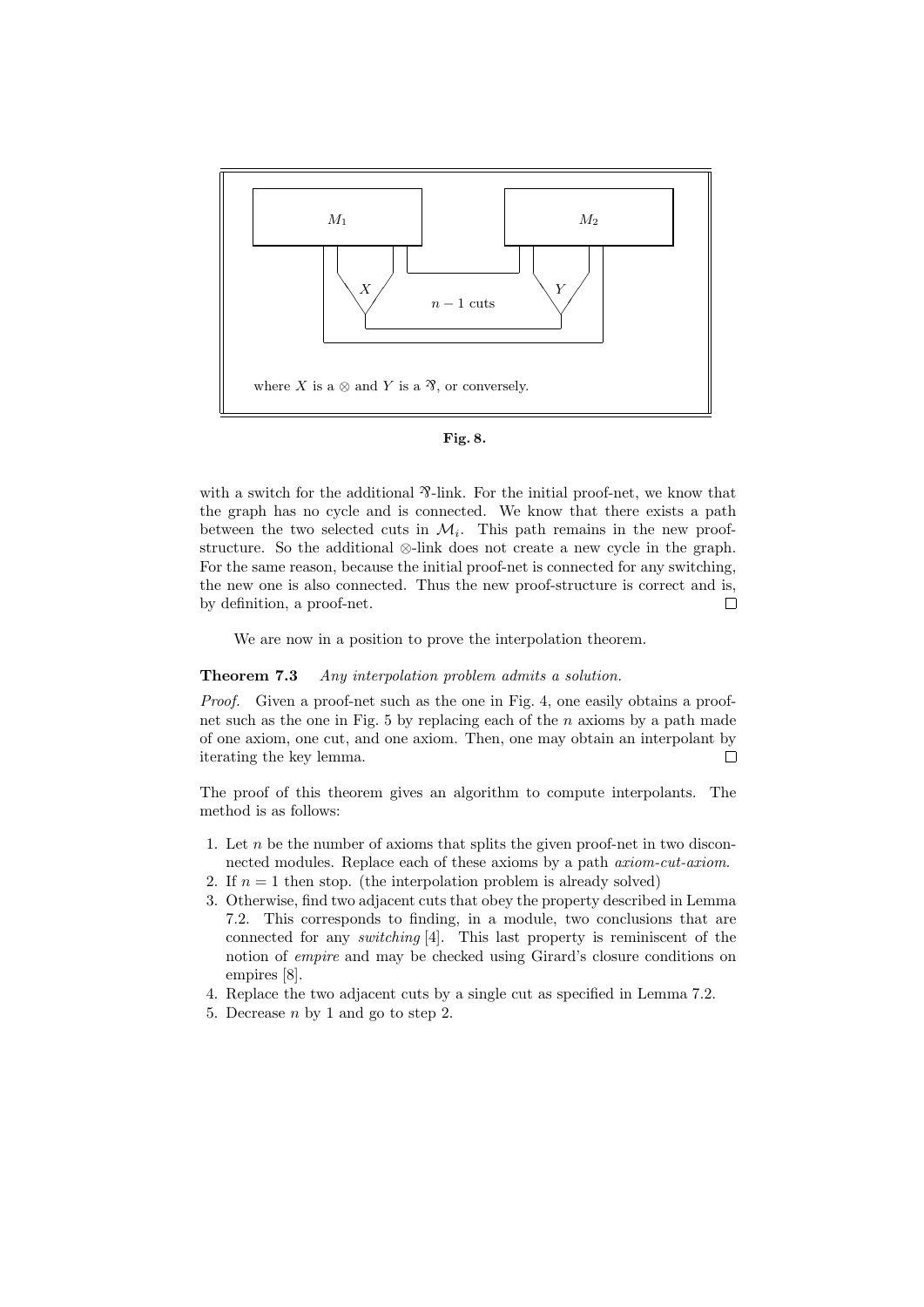This algorithm, which works on proof-nets, does not use any sequentialisation of the proof-nets. Its complexity is at most  $m*n^2$ , where m is the size of the proofnet and  $n$  is the number of axioms that splits the proof-net in two parts. This cubic complexity corresponds actually to a rough estimate. Using tabularisation techniques, we could obtain a sub-quadratic algorithm.

### 8 Concluding remarks

We said, in Section 3, that the difficulty in finding a derivation corresponding to a given prosodic phrasing consists in guessing the cut formulas. In fact, this difficulty is not a technical one. Indeed, when working in the Lambek calculus with product, one may always group together two constituents of type A and B by assigning them the type  $(A \bullet B)$ . Such a trivial solution, of course, is not satisfactory.

The real problem in guessing the cut formulas is to provide the prosodic constituents with categorial types that make sense. With respect to this, the use of interpolation seems promising. Indeed, an interpolant may be interpreted as a type whose every atomic subtype specifies an actual interaction with the external world. This means, in our case, interactions between the constituent (to which the interpolant is assigned as a type) and the rest of the phrase.

Nevertheless, working with interpolants does not settle the problem completely because, in general, an interpolation problem admits several solutions. Therefore, what is now needed is a mathematical classification of these different solutions that would allow some canonical choice to be made.

### References

- 1. C. Berge. Graphs. North-Holland, second revised edition edition, 1985.
- 2. W. Buszkowski. Generative power of categorial grammars. In R. T. Oehrle, E. Bach, and D. Wheeler, editors, Categorial Grammars and Natural Languages Structures, pages 69–94. Reidel, 1988.
- 3. V. Danos. Une application de la logique linéaire à l'étude des processus de normalisation et principalement du lambda calcul. Thèse de doctorat, Université de Paris VII, 1990.
- 4. V. Danos and L. Regnier. The structure of multiplicatives. Archive for Mathematical Logic, 28:181–203, 1989.
- 5. Ph. de Groote and C. Retoré. On the semantic readings of proof-nets. In G.-J. Kruijff, G. Morrill, and D. Oehrle, editors, Formal Grammar, pages 57–70. Eighth European Summer School in Logic Language and Information, August 1996.
- 6. A. Fleury. Private communication.
- 7. J.-Y. Girard. Linear logic. Theoretical Computer Science, 50:1–102, 1987.
- 8. J.-Y. Girard. Quantifiers in linear logic II. Technical Report 19, Equipe de Logique Mathématique, Université de Paris VII, 1991.
- 9. J. Lambek. The mathematics of sentence structure. Amer. Math. Monthly, 65:154– 170, 1958.